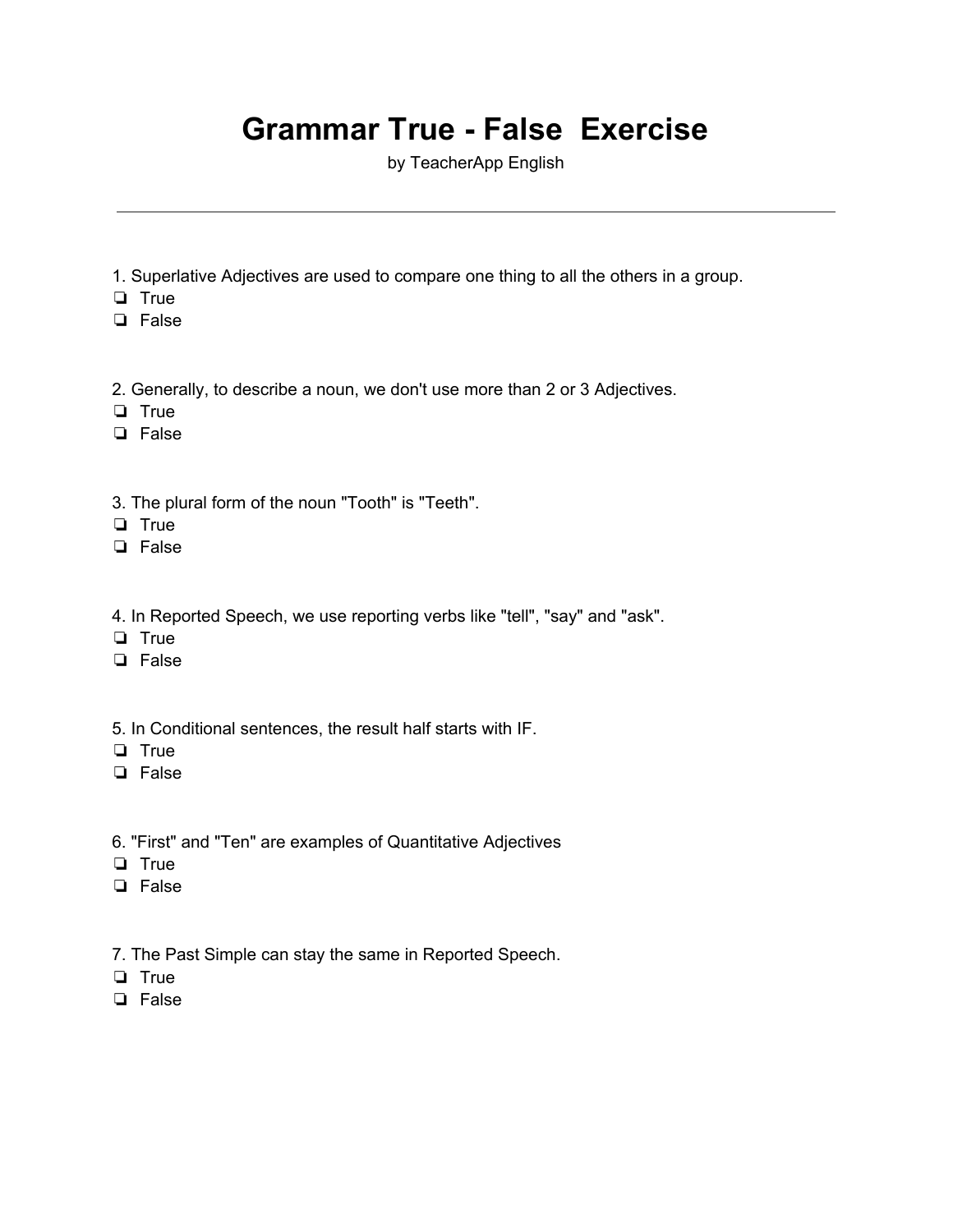8. "Sometimes" can be considered an Adverb of Time.

- ❏ True
- ❏ False
- 9. Nouns have no gender.
- ❏ True
- ❏ False
- 10. Sometimes you can add "More" before an Adjective to make the Comparative form.
- ❏ True
- ❏ False
- 11. The Numerical Adjectives are used to talk about amounts.
- ❏ True
- ❏ False
- 12. "Will" is used to make promises.
- ❏ True
- ❏ False
- 13. There are nouns which are always plural.
- ❏ True
- ❏ False
- 14. The Past Participle of the Verb To be is "Been".
- ❏ True
- ❏ False
- 15. We use Mustn't to talk about prohibitions.
- ❏ True
- ❏ False